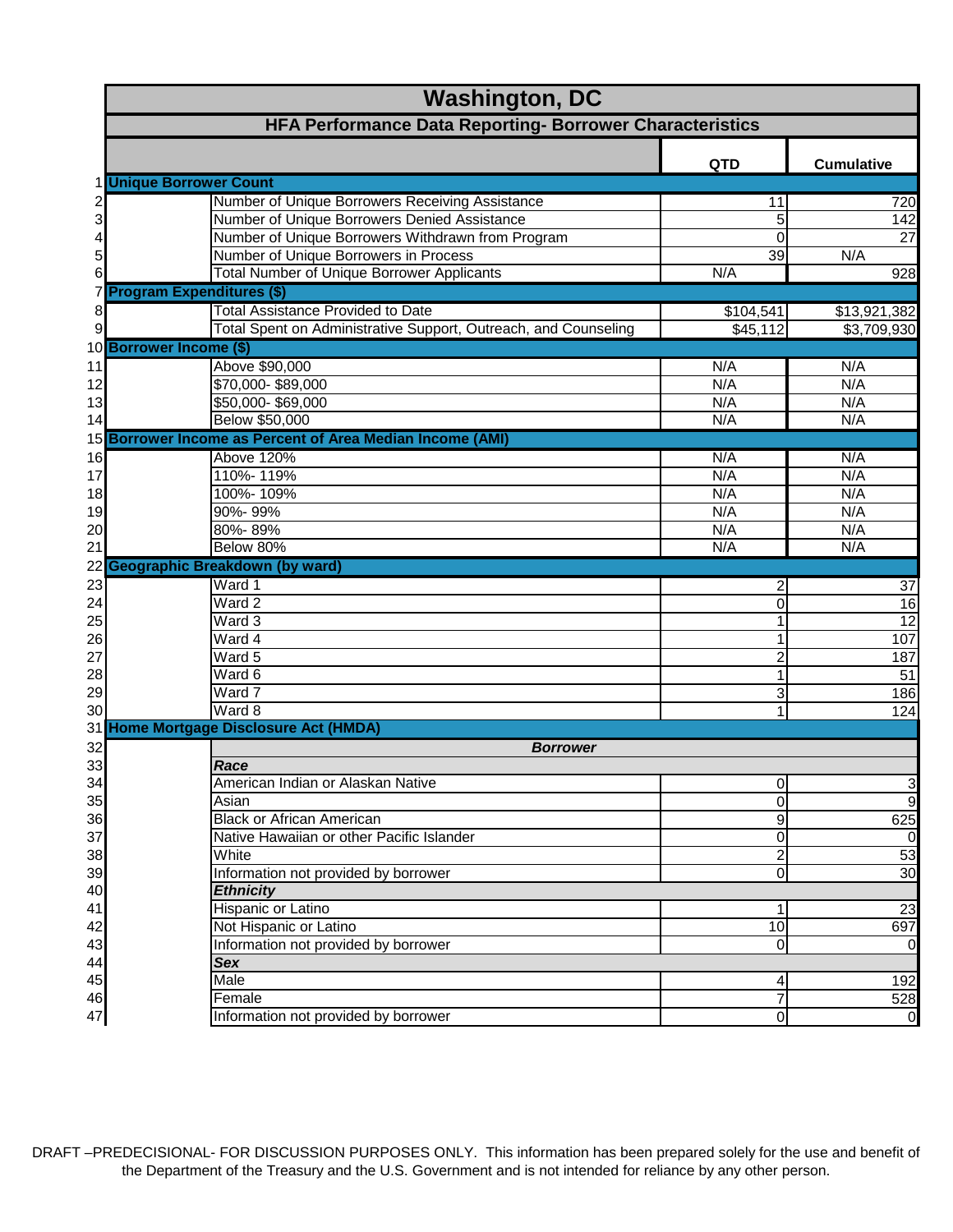|    | <b>Washington, DC</b>                                                                                           |                   |  |  |
|----|-----------------------------------------------------------------------------------------------------------------|-------------------|--|--|
|    | HFA Performance Data Reporting- Borrower Characteristics                                                        |                   |  |  |
|    | <b>QTD</b>                                                                                                      | <b>Cumulative</b> |  |  |
| 48 | <b>Co-Borrower</b>                                                                                              |                   |  |  |
| 49 | Race                                                                                                            |                   |  |  |
| 50 | American Indian or Alaskan Native<br>0                                                                          | 0                 |  |  |
| 51 | 0<br>Asian                                                                                                      | $\overline{1}$    |  |  |
| 52 | <b>Black or African American</b><br>$\mathbf{1}$                                                                | 35                |  |  |
| 53 | Native Hawaiian or other Pacific Islander<br>$\overline{0}$                                                     | $\boldsymbol{0}$  |  |  |
| 54 | White<br>$\boldsymbol{0}$                                                                                       | 6                 |  |  |
| 55 | Information not provided by borrower<br>0                                                                       | $\overline{1}$    |  |  |
| 56 | <b>Ethnicity</b>                                                                                                |                   |  |  |
| 57 | <b>Hispanic or Latino</b><br>0                                                                                  | $\mathbf 0$       |  |  |
| 58 | Not Hispanic or Latino<br>$\mathbf{1}$                                                                          | 43                |  |  |
| 59 | Information not provided by borrower<br>0                                                                       | $\overline{0}$    |  |  |
| 60 | <b>Sex</b>                                                                                                      |                   |  |  |
| 61 | Male<br>1                                                                                                       | 20                |  |  |
| 62 | Female<br>0                                                                                                     | 23                |  |  |
| 63 | Information not provided by borrower<br>0                                                                       | $\overline{0}$    |  |  |
|    | 64 Hardship                                                                                                     |                   |  |  |
| 65 | Unemployment<br>N/A                                                                                             | N/A               |  |  |
| 66 | N/A<br>Underemployment                                                                                          | N/A               |  |  |
| 67 | N/A<br><b>Divorce</b>                                                                                           | N/A               |  |  |
| 68 | <b>Medical Condition</b><br>N/A                                                                                 | N/A               |  |  |
| 69 | N/A<br>Death                                                                                                    | N/A               |  |  |
| 70 | Other<br>N/A                                                                                                    | N/A               |  |  |
|    | 71 Current Loan to Value Ratio (LTV)                                                                            |                   |  |  |
| 72 | < 100%<br>N/A                                                                                                   | N/A               |  |  |
| 73 | 100%-109%<br>N/A                                                                                                | N/A               |  |  |
| 74 | 110%-120%<br>N/A                                                                                                | N/A               |  |  |
| 75 | >120%<br>N/A                                                                                                    | N/A               |  |  |
|    | 76 Current Combined Loan to Value Ratio (CLTV)                                                                  |                   |  |  |
| 77 | < 100%<br>N/A                                                                                                   | N/A               |  |  |
| 78 | 100%-119%<br>N/A                                                                                                | N/A               |  |  |
| 79 | 120%-139%<br>N/A                                                                                                | N/A               |  |  |
| 80 | N/A<br>140%-159%                                                                                                | N/A               |  |  |
| 81 | $>=160%$<br>N/A                                                                                                 | N/A               |  |  |
|    | 82 Delinquency Status (%)                                                                                       |                   |  |  |
| 83 | N/A<br>Current                                                                                                  | N/A               |  |  |
| 84 | N/A<br>$30+$                                                                                                    | N/A               |  |  |
| 85 | $60+$<br>N/A                                                                                                    | N/A               |  |  |
| 86 | N/A<br>90+                                                                                                      | N/A               |  |  |
|    | 87 Household Size                                                                                               |                   |  |  |
| 88 | N/A                                                                                                             | N/A               |  |  |
| 89 | N/A                                                                                                             | N/A               |  |  |
| 90 | N/A<br>3                                                                                                        | N/A               |  |  |
| 91 | N/A<br>4                                                                                                        | N/A               |  |  |
| 92 | $5+$<br>N/A                                                                                                     | N/A               |  |  |
|    | application marked as denied or withdrawn in previous<br>reconsidered due to a change in borrower sircumstances | como unique       |  |  |

e 1--Since application marked as denied or withdrawn in previous quarters may be reconsidered due to a change in borrower circumstances, some uniqi borrower counts may not sum in a quarter-over-quarter fashion.

DRAFT –PREDECISIONAL- FOR DISCUSSION PURPOSES ONLY. This information has been prepared solely for the use and benefit of the Department of the Treasury and the U.S. Government and is not intended for reliance by any other person.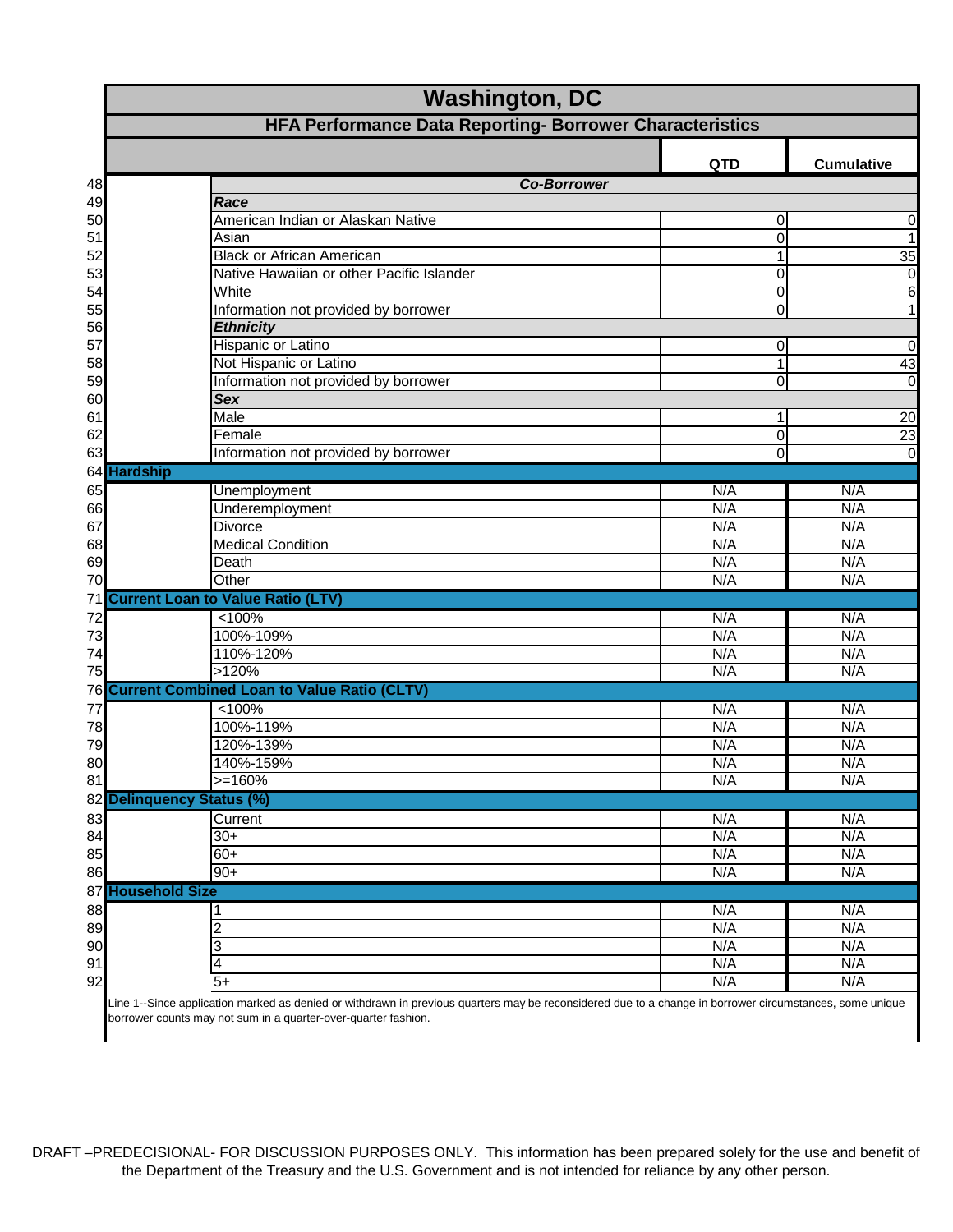|                         | <b>Washington, DC</b>                                                               |            |                     |
|-------------------------|-------------------------------------------------------------------------------------|------------|---------------------|
|                         | HFA Performance Data Reporting- Program Performance<br><b>HOMESAVER PROGRAM</b>     |            |                     |
|                         |                                                                                     | <b>QTD</b> | <b>Cumulative</b>   |
|                         | <b>Program Intake/Evaluation</b>                                                    |            |                     |
| $\overline{\mathbf{c}}$ | Approved                                                                            |            |                     |
| 3                       | Number of Borrowers Receiving Assistance                                            | N/A        | 709                 |
| 4                       | % of Total Number of Applications                                                   | N/A        | 81.12%              |
| 5                       | Denied                                                                              |            |                     |
| 6                       | Number of Borrowers Denied                                                          | N/A        | 138                 |
| $\overline{7}$          | % of Total Number of Applications                                                   | N/A        | 15.79%              |
| 8                       | Withdrawn                                                                           |            |                     |
| 9                       | Number of Borrowers Withdrawn                                                       | N/A        | 27                  |
| 10                      | % of Total Number of Applications                                                   | N/A        | 3.09%               |
| 11                      | In Process<br>Number of Borrowers In Process                                        |            |                     |
| 12                      |                                                                                     | N/A<br>N/A | N/A<br>N/A          |
| 13                      | % of Total Number of Applications<br><b>Total</b>                                   |            |                     |
| 14                      | <b>Total Number of Borrowers Applied</b>                                            | N/A        |                     |
| 15                      | Number of Borrowers Participating in Other HFA HHF Programs or Program              |            | 874                 |
| 16                      | Components                                                                          | N/A        | $\overline{0}$      |
|                         | 17 Program Characteristics                                                          |            |                     |
|                         | <b>18 General Characteristics</b>                                                   |            |                     |
|                         |                                                                                     |            |                     |
| 19                      | Median 1st Lien Housing Payment Before Assistance                                   | N/A        | 1331                |
| 20                      | Median 1st Lien Housing Payment After Assistance                                    | N/A        | $\mathbf 0$         |
| 21                      | Median 2nd Lien Housing Payment Before Assistance                                   | N/A        | 197                 |
| 22                      | Median 2nd Lien Housing Payment After Assistance                                    | N/A<br>N/A | N/A                 |
| 23                      | Median 1st Lien UPB Before Program Entry                                            | N/A        | 200551              |
| 24<br>25                | Median 1st Lien UPB After Program Entry<br>Median 2nd Lien UPB Before Program Entry | N/A        | N/A<br>41057        |
| 26                      | Median 2nd Lien UPB After Program Entry                                             | N/A        | N/A                 |
| 27                      | <b>Median Principal Forgiveness</b>                                                 | N/A        | N/A                 |
| 28                      | Median Length of Time Borrower Receives Assistance                                  | N/A        | $\overline{c}$      |
| 29                      | Median Assistance Amount                                                            | N/A        | 18902               |
|                         | <b>30 Assistance Characteristics</b>                                                |            |                     |
| 31                      | Assistance Provided to Date                                                         | N/A        |                     |
| 32                      | <b>Total Lender/Servicer Assistance Amount</b>                                      | N/A        | \$13,816,841<br>N/A |
| 33                      | Borrowers Receiving Lender/Servicer Match (%)                                       | N/A        | N/A                 |
| 34                      | Median Lender/Servicer Assistance per Borrower                                      | N/A        | N/A                 |
|                         | <b>35 Other Characteristics</b>                                                     |            |                     |
|                         | Median Length of Time from Initial Request to Assistance Granted                    | N/A        | 145                 |
| 36<br>37                | Current                                                                             |            |                     |
| 38                      | Number                                                                              | N/A        | 315                 |
| 39                      | %                                                                                   | N/A        | 44.43%              |
| 40                      | Delinquent (30+)                                                                    |            |                     |
| 41                      | Number                                                                              | N/A        | 81                  |
| 42                      | %                                                                                   | N/A        | 11.42%              |
| 43                      | Delinquent (60+)                                                                    |            |                     |
| 44                      | Number                                                                              | N/A        | 82                  |
| 45                      | %                                                                                   | N/A        | 11.57%              |
| 46                      | Delinquent (90+)                                                                    |            |                     |
| 47                      | Number                                                                              | N/A        | 231                 |
| 48                      | $\%$                                                                                | N/A        | 32.58%              |
|                         |                                                                                     |            |                     |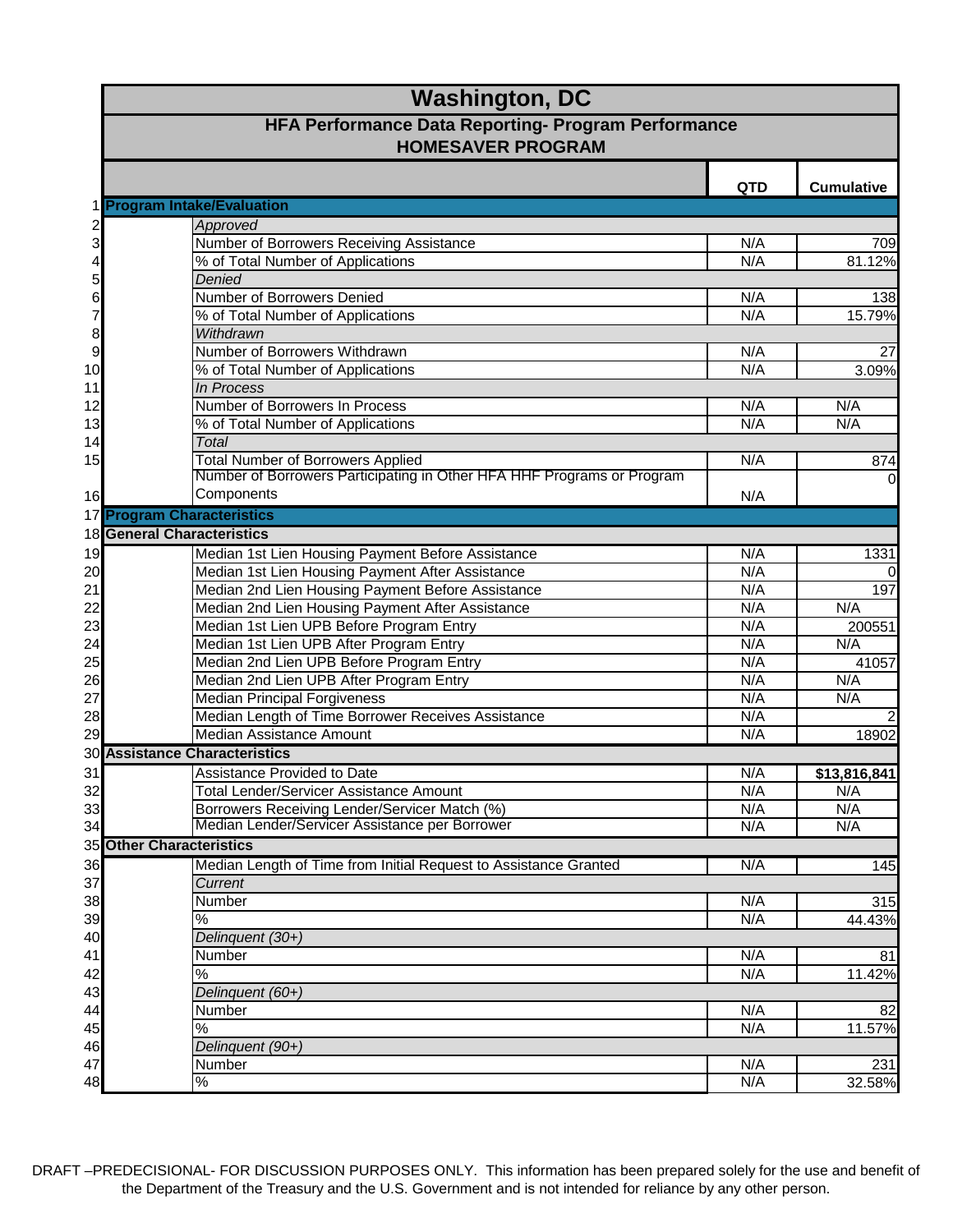|    | <b>Washington, DC</b>                                                                             |            |                   |
|----|---------------------------------------------------------------------------------------------------|------------|-------------------|
|    | HFA Performance Data Reporting- Program Performance<br><b>HOMESAVER PROGRAM</b>                   |            |                   |
|    |                                                                                                   | <b>QTD</b> | <b>Cumulative</b> |
|    | 49 Program Outcomes                                                                               |            |                   |
| 50 | Borrowers No Longer in the HHF Program (Program Completion/Transition or<br>Alternative Outcomes) | N/A        | 709               |
|    | <b>51 Alternative Outcomes</b>                                                                    |            |                   |
| 52 | <b>Foreclosure Sale</b>                                                                           |            |                   |
| 53 | Number                                                                                            | N/A        | $\overline{0}$    |
| 54 | $\%$                                                                                              | N/A        | 0.00%             |
| 55 | Cancelled                                                                                         |            |                   |
| 56 | Number                                                                                            | N/A        | 1                 |
| 57 | %                                                                                                 | N/A        | 0.14%             |
| 58 | Deed in Lieu                                                                                      |            |                   |
| 59 | Number                                                                                            | N/A        | $\overline{0}$    |
| 60 | $\frac{9}{6}$                                                                                     | N/A        | 0.00%             |
| 61 | <b>Short Sale</b>                                                                                 |            |                   |
| 62 | Number                                                                                            | N/A        | $\overline{c}$    |
| 63 | %                                                                                                 | N/A        | 0.28%             |
|    | 64 Program Completion/ Transition                                                                 |            |                   |
| 65 | <b>Loan Modification Program</b>                                                                  |            |                   |
| 66 | Number                                                                                            | N/A        | 6                 |
| 67 | %                                                                                                 | N/A        | 0.85%             |
| 68 | Re-employed/ Regain Appropriate Employment Level                                                  |            |                   |
| 69 | Number                                                                                            | N/A        | 176               |
| 70 | $\frac{9}{6}$                                                                                     | N/A        | 24.82%            |
| 71 | Reinstatement/Current/Payoff                                                                      |            |                   |
| 72 | Number                                                                                            | N/A        | 513               |
| 73 | $\frac{0}{6}$                                                                                     | N/A        | 72.36%            |
| 74 | <b>Short Sale</b>                                                                                 |            |                   |
| 75 | Number                                                                                            | N/A        | N/A               |
| 76 | %                                                                                                 | N/A        | N/A               |
| 77 | Deed in Lieu                                                                                      |            |                   |
| 78 | Number                                                                                            | N/A        | N/A               |
| 79 | $\frac{8}{3}$                                                                                     | N/A        | N/A               |
| 80 | Other - Borrower Still Owns Home                                                                  |            |                   |
| 81 | Number                                                                                            | N/A        | 11                |
| 82 | %                                                                                                 | N/A        | 1.55%             |
|    | 83 Homeownership Retention                                                                        |            |                   |
| 84 | <b>Six Months Number</b>                                                                          | N/A        | 703               |
| 85 | Six Months %                                                                                      | N/A        | 99.43%            |
| 86 | <b>Twelve Months Number</b>                                                                       | N/A        | 695               |
| 87 | Twelve Months %                                                                                   | N/A        | 98.30%            |
| 88 | <b>Twenty-four Months Number</b>                                                                  | N/A        | 651               |
| 89 | Twenty-four Months %                                                                              | N/A        | 92.08%            |
| 90 | Unreachable Number                                                                                | N/A        | $\Omega$          |
| 91 | Unreachable %                                                                                     | N/A        | 0.00%             |

Line 15: Previous number of applicants was previously recorded incorrectly

Line 36: Median application processing times may be affected by applicants reapplying for assistance.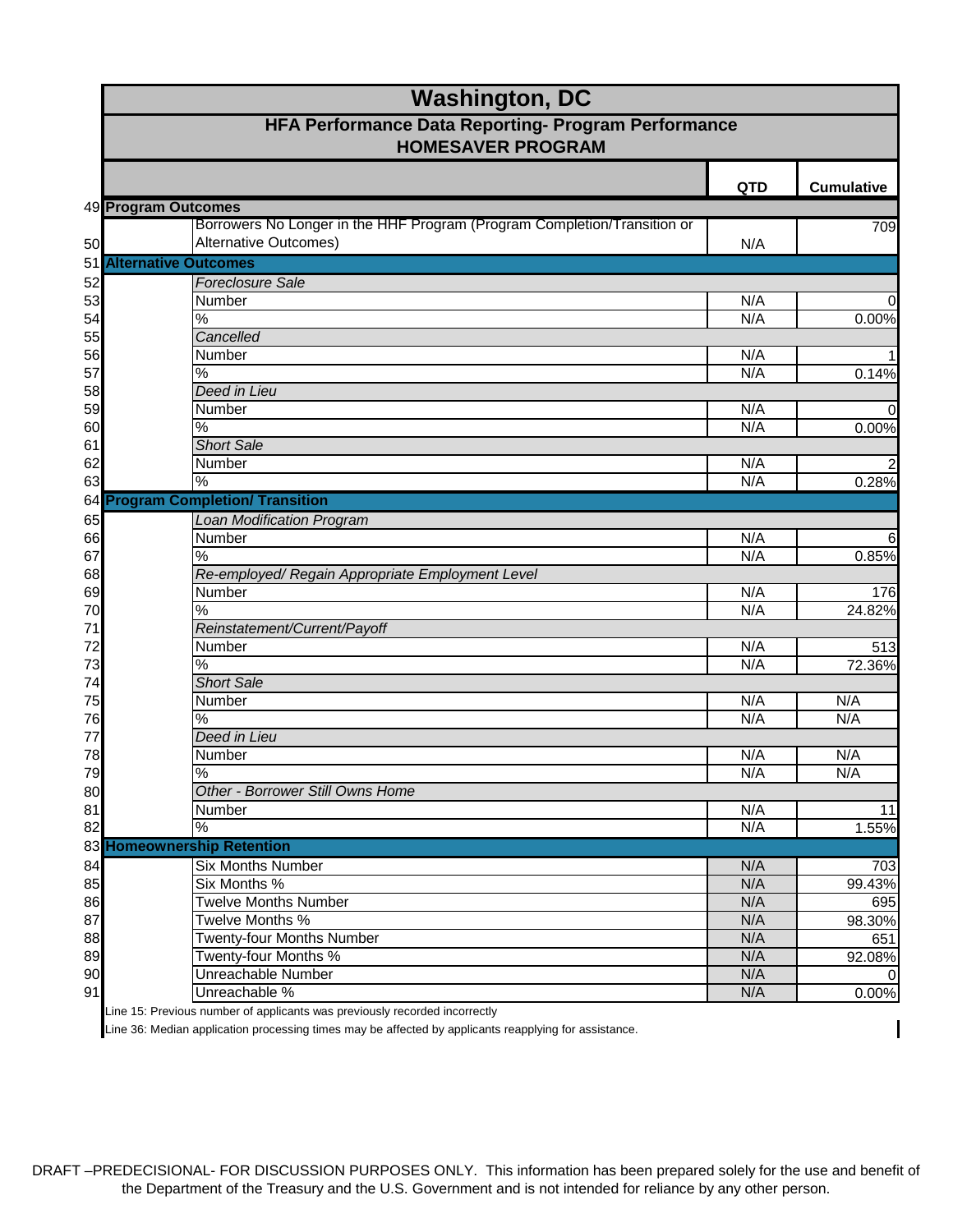|                | <b>Washington, DC</b>                                                                                 |            |                         |
|----------------|-------------------------------------------------------------------------------------------------------|------------|-------------------------|
|                | <b>HFA Performance Data Reporting- Program Performance</b><br><b>HOMESAVER PROGRAM</b>                |            |                         |
|                |                                                                                                       | <b>QTD</b> | <b>Cumulative</b>       |
|                | 1 Program Intake/Evaluation                                                                           |            |                         |
| 2<br>3         | Approved                                                                                              |            |                         |
|                | Number of Borrowers Receiving Assistance                                                              | 11         | 11                      |
| 4              | % of Total Number of Applications                                                                     | N/A        | 20.00%                  |
| 5              | Denied                                                                                                |            |                         |
| 6              | Number of Borrowers Denied                                                                            | 5          | 5                       |
| $\overline{7}$ | % of Total Number of Applications                                                                     | N/A        | 10.00%                  |
| 8              | Withdrawn                                                                                             |            |                         |
| $\overline{9}$ | Number of Borrowers Withdrawn                                                                         | $\Omega$   | $\mathbf 0$             |
| 10             | % of Total Number of Applications                                                                     | N/A        | 0.00%                   |
| 11             | In Process<br>Number of Borrowers In Process                                                          |            |                         |
| 12<br>13       | % of Total Number of Applications                                                                     | 39<br>N/A  | N/A<br>N/A              |
|                | <b>Total</b>                                                                                          |            |                         |
| 14<br>15       | <b>Total Number of Borrowers Applied</b>                                                              | N/A        |                         |
|                | Number of Borrowers Participating in Other HFA HHF Programs or Program                                | $\Omega$   | 55<br>0                 |
| 16             | Components                                                                                            |            |                         |
|                | 17 Program Characteristics                                                                            |            |                         |
|                | <b>18 General Characteristics</b>                                                                     |            |                         |
|                |                                                                                                       | 2146       |                         |
| 19             | Median 1st Lien Housing Payment Before Assistance<br>Median 1st Lien Housing Payment After Assistance | $\Omega$   | 2146<br>$\mathbf 0$     |
| 20<br>21       | Median 2nd Lien Housing Payment Before Assistance                                                     | N/A        | N/A                     |
| 22             | Median 2nd Lien Housing Payment After Assistance                                                      | N/A        | N/A                     |
| 23             | Median 1st Lien UPB Before Program Entry                                                              | N/A        | N/A                     |
| 24             | Median 1st Lien UPB After Program Entry                                                               | N/A        | N/A                     |
| 25             | Median 2nd Lien UPB Before Program Entry                                                              | N/A        | N/A                     |
| 26             | Median 2nd Lien UPB After Program Entry                                                               | N/A        | N/A                     |
| 27             | <b>Median Principal Forgiveness</b>                                                                   | N/A        | N/A                     |
| 28             | Median Length of Time Borrower Receives Assistance                                                    | N/A        | $\overline{\mathbf{c}}$ |
| 29             | <b>Median Assistance Amount</b>                                                                       | 33663      | 33663                   |
|                | <b>30 Assistance Characteristics</b>                                                                  |            |                         |
| 31             | <b>Assistance Provided to Date</b>                                                                    | \$104,541  | \$104,541               |
| 32             | Total Lender/Servicer Assistance Amount                                                               | N/A        | N/A                     |
| 33             | Borrowers Receiving Lender/Servicer Match (%)                                                         | N/A        | N/A                     |
| 34             | Median Lender/Servicer Assistance per Borrower                                                        | N/A        | N/A                     |
|                | 35 Other Characteristics                                                                              |            |                         |
| 36             | Median Length of Time from Initial Request to Assistance Granted                                      | N/A        | N/A                     |
| 37             | Current                                                                                               |            |                         |
| 38             | Number                                                                                                |            | 4                       |
| 39             | %                                                                                                     | 36.00%     | 36.00%                  |
| 40             | Delinquent (30+)                                                                                      |            |                         |
| 41             | Number                                                                                                |            | 1                       |
| 42             | %                                                                                                     | 10.00%     | 10.00%                  |
| 43             | Delinquent (60+)                                                                                      |            |                         |
| 44             | Number                                                                                                |            | $\overline{c}$          |
| 45             | $\%$                                                                                                  | 18.00%     | 18.00%                  |
| 46             | Delinquent (90+)                                                                                      |            |                         |
| 47             | Number                                                                                                |            | 4                       |
| 48             | $\%$                                                                                                  | 36.00%     | 36.00%                  |